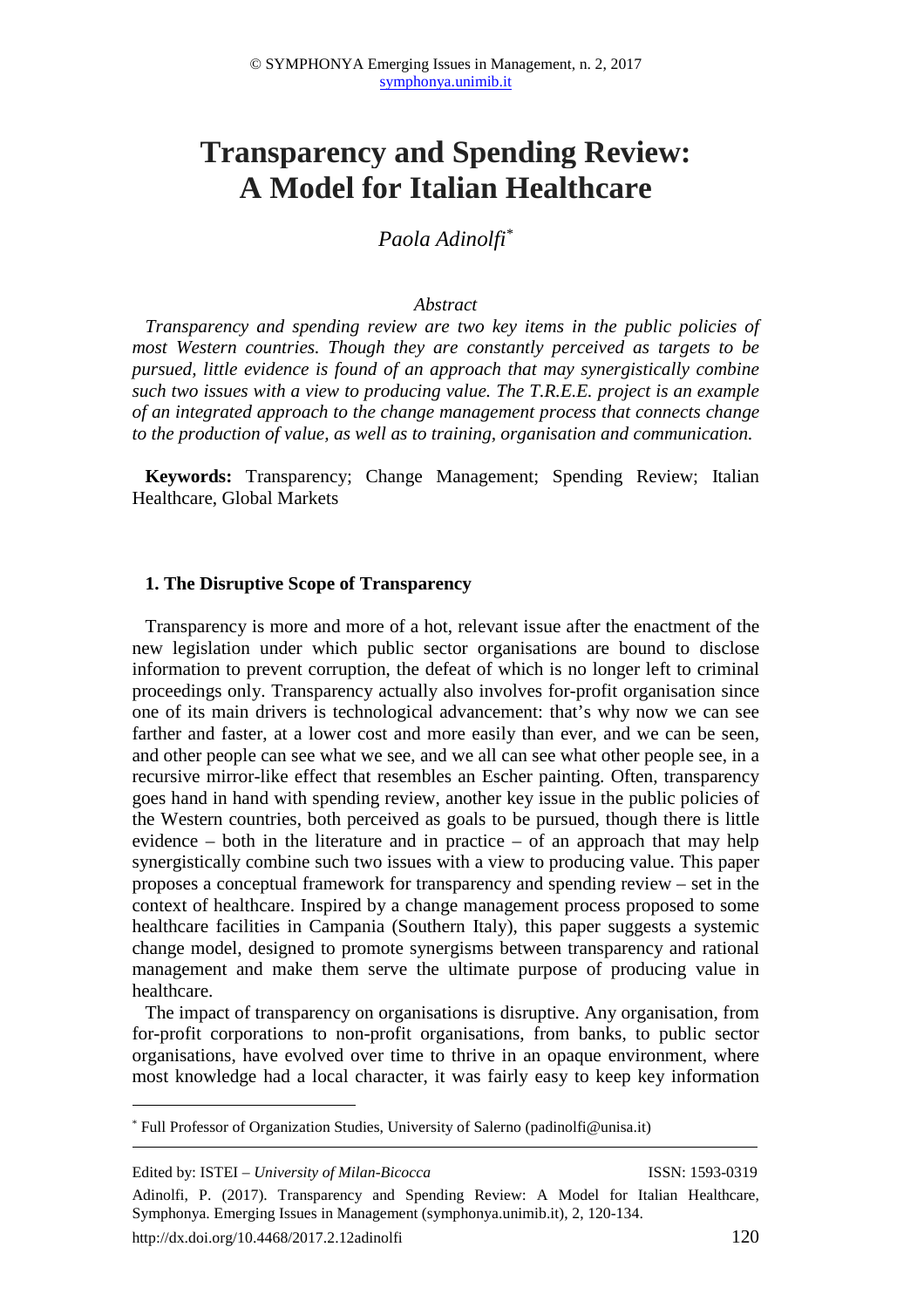confidential, and people were, if not blind, short-sighted (Gorodnichenko & Peter, 2007; Barth, Lin, Lin, & Song, 2009; Themudo, 2014). When such organisations found themselves – suddenly – thrown in daylight, they inevitably had to change to respond to the new transparency; if they had not, they would have died out (Salvioni, 2002; Codignola, 2003).

We can learn something about the future of organisations from primordial oceans. The organisational revolution triggered by increasing information transparency looks surprisingly similar to the biological revolution that was started over half a billion years ago by a change in the chemistry of the oceans and the atmosphere, which turned all things muddy into something transparent: this is that spectacular burst of innovation known as "Cambrian explosion", so that, in a geological instant of several million years, the organisms developed new organs, new body shapes and new offensive and defensive strategies (Valentine, Jablonski, & Erwin, 1999).

According to the most authoritative assumption, such evolution was triggered by transparency (Hameroff, 1998). Until then, any perception had been a matter of proximity, by contact or pressure waves. Instead, in daylight, predators could follow their prey from a distance and engage in offensive strategies; while preys could see predators coming and engage in defensive strategies. The outer parts of the body (visual organs, limbs, claws, toothed jaws and bodily defences) were the first to come out in the evolutionary process, as did the nervous system, which made new offensive and defensive behaviours possible: camouflaging, alarm calls to alert about impending danger, bright patterns and colours to look deceptively poisonous, use of faeces or dead animals as deceptive signs of a prey to confuse predators, or spraying ink to lead predators astray.

Interestingly, such evolution has some points in common with the transition that organisations are going through in response to an increasing demand for transparency. The result of such phenomenon was actually a progressive adaptation of the outer parts of the body (above all: public relation offices, marketing areas and legal staff) in terms of getting bigger and more capable to easily and readily respond to increasing environmental changes (Raisch & Birkinshaw, 2008; Brondoni, 2016). Likewise, a rising need for transparency has boosted the development of corporate nervous systems: think for instance of corporate intelligence, which uses new offensive and defensive strategies in information warfare (Kruse, Frederick, Jacobson, & Monticone, 2017). Offensive strategies include, for instance, campaigns to promote corporate reputation or to discredit that of detractors, or preventive offence; defensive strategies are comparable to those used in aerial warfare, where "chaff", i.e. clouds of small metal fragments that attract missiles, is used: corporations use "chaff" made of megabytes of disinformation to distract their competitors.

The rate at which transparency tends to change organisations depends on the competitive niche. Businesses are those most exposed to competitive pressure and so they are also the most vulnerable to transparency, because their customers can quickly go for a competitor's offer; actually, a decade-long brand can collapse in a moment unless it effectively adapts and responds to the customers' negative feedback. Therefore, such companies have very quickly evolved in response to an increasing need for transparency.

Even in the public sector an increasing demand for transparency, as well as the progress made in big data analytics and in data access and viewing techniques, tend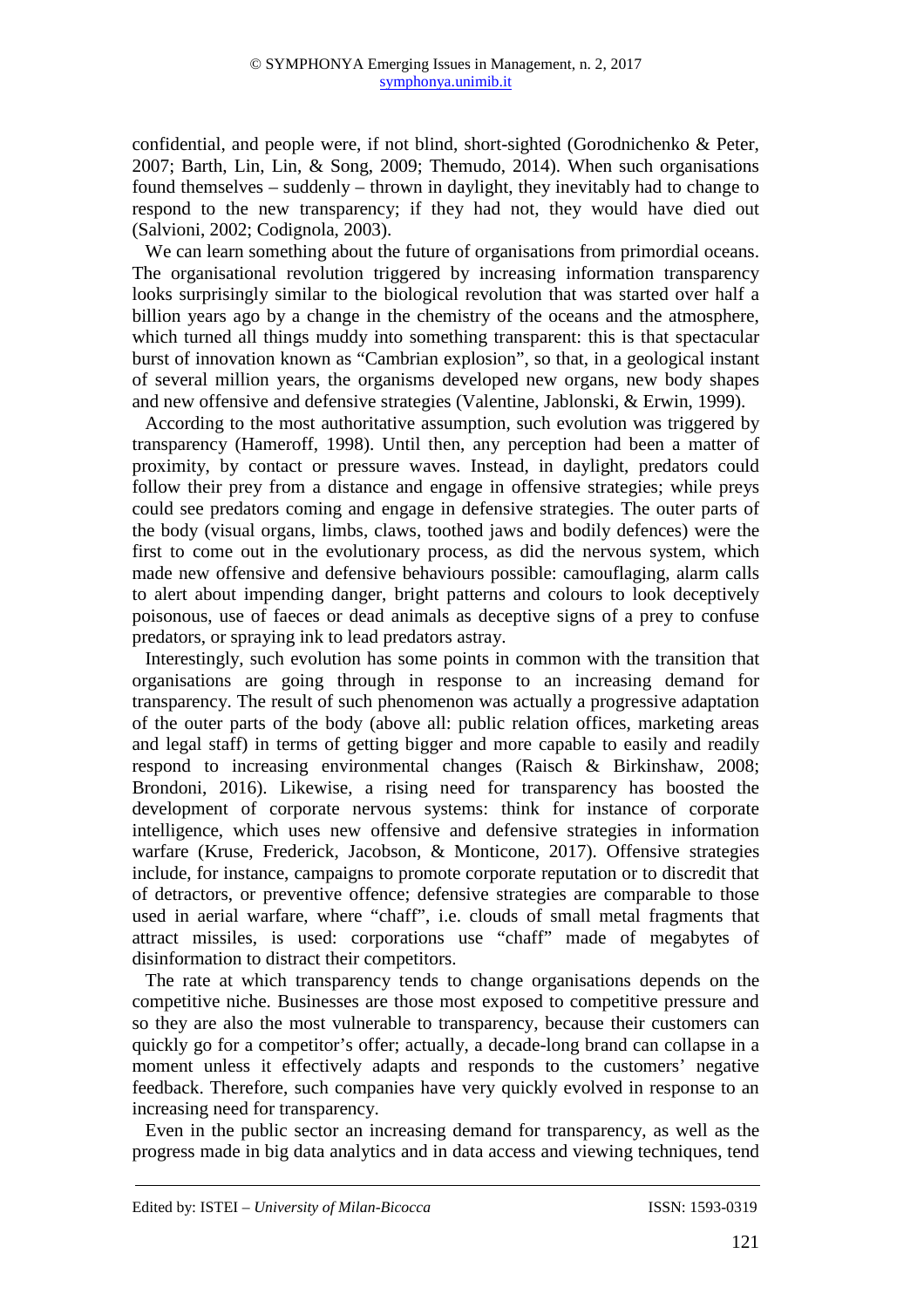to trigger powerful cycles of feedback, which further boost the demand for transparency (Janssen et al., 2017). There are limits, however, on an organisation's adaptive potential: in many public sector areas, the lawmaker thoroughly defines the organisational framework and the board members. If, on one hand, this may be beneficial as tasks and roles are all the same all over the country, on the other hand this slows down the organisation's adaptation to the new external environment, as it depends on the length of the institutional reform, and reduces the chance to find organisational solutions that may promptly respond to specific circumstances. Other factors that reduce such adaptive skills are the organisation's features: a "functional" form of organisational structure, overly mechanical and procedural integrative mechanisms, no third-party recipients, i.e. no structural factors to sense signals from the external environment.

All this reduces and slows down the public sector's ability to benefit from transparency by adapting to it, so as to use it to increase the production of value for the public.

## **2. The Limits of Transparency**

Sunlight is said to be the most effective disinfectant (Acra et al., 1989). This is true, both literally and metaphorically. However, too much sunlight can also be harmful, not only literally but also metaphorically: exposing too much of an organisation's own operational mechanisms is a cost and it is also a risk, because it may impair its effectiveness (Strang & Macy, 2001).

One of the key tenets of game theory is that agents need to keep some "secrets". An agent who reveals a secret to a third party will lose some useful independence and might be manipulated (Hellwig, 2002). Of course, such argument is particularly relevant when applied to a company's strategic assets, such as industrial development plans, production strategies and models, or other proprietary information (Schlegelmilch, Ambos, & Chini, 2003). Conversely, transparency about the production of value (without going into the details of the way it is produced) does not seem to expose a company to any special risk. What about the public sector? It has to adhere to Legislative Decree no. 33 of March 14<sup>th</sup> 2013, which redesigns the legislation on public access rights and compulsory disclosure, transparency and provision of information by public sector organisations. Do citizens have any practical advantage from all the information that must be disclosed under the Decree? Of course, not: no one would log into the website of a public authority to get the information that must be disclosed under the Decree; one does, instead, if one needs to use some service: just look, for example, at data about access to the website of the National Institute of Social Security (INPS): it is visited by about 800 thousand people a day, while the Transparent Administration section is visited 11,500 times a month (Lenk, 2002). The requirements that public sector organisations have to fulfil risk, instead, to verge on gossiping about the income of this or that manager, thus also endangering privacy.

In the light of such considerations, the problem is to strike the right balance between transparency and confidentiality. Well, if we consider that the effect of transparency is attracting attention and getting focalisation, then it is useful to make important things, such as the production of value, transparent. Making the value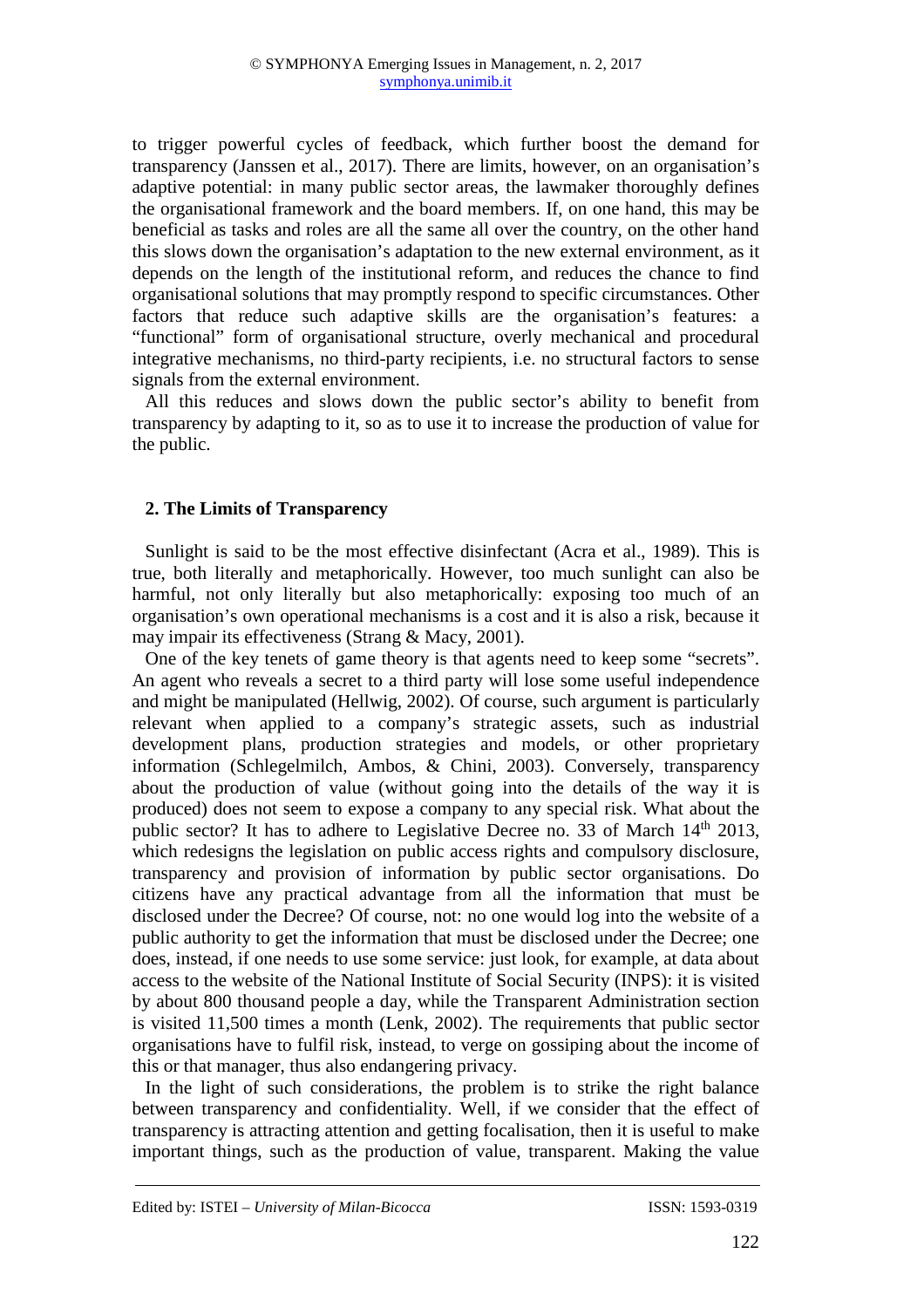produced by an organisation and its processes transparent fulfils the very scope of transparency: the organisation's performance, and which processes are performing well and which ones are not, would be easily understood.

In the business world, there are instantly intelligible indicators, such as profit or the number of customers, which are sound indicators to assess the production of value. In the public sector world, where in the provision of services the market exchange mechanism is missing, indicators can be ambiguously understood: for instance, a municipality's financial deficit can mean that it is underfunded; a drop in the number of users of a local health unit may mean that preventive medicine has been successful. Because of such ambiguity, some poorly-performing situations, may last a long time.

In addition, the fact that resources come from public funds instead of market exchanges pushes the goal of economic breakeven into the background (so that, at best, it becomes just a requirement), with the consequence that the public sector organisation feels no responsibility for the provision of the service and focuses on getting all the possible resources. This pushes the organisation to pursue the interests of all those players (inside and outside the organisation) that can somehow affect the chance to receive the resources. Hence the pursuit of short-term, visible goals: doctors' growing clinical autonomy, political leaders' attempting at reaching the widest consensus and so on. In this scenario, the ability to measure the production of value and make it transparent becomes crucial, since it makes up for the lack of market control. Indeed, compulsory transparency in the public sector involves the disclosure of a fairly long list of detailed information, but not the value produced by the organisation or by its sub-processes (Bisio, 2006). The legislation requires organizations, for instance, to show the price paid for buying each factor of production, whether for human resources or for those resources that are instrumental to the production of goods and/or the provision of services, but not the value that emerges from the interaction of such factors in a productive combination (Moullin, 2017). This has remarkable consequences: the fact that only specific information is disclosed drives the organisation to focus its attention on the costs that will become public and to minimise such costs, regardless of the effect it can have on the overall value. This is pushed into the background, but it is actually the real purpose to be pursued. By losing sight of value, an orientation to procedure is stimulated.

As aptly pointed out by Sabino Cassese in the 30<sup>th</sup> October issue of *Corriere della Sera*, from being a liability for failing to achieve mandatory results, management liability turns into a liability for breaching procedural obligations. Most of the rules are dictated by a culture of suspicion and are designed for prevention, while the prerequisite of a free government is repression, not prevention. A manager is liable if he does not disclose information about an administrative procedure, if he does not draw up an anticorruption plan, if he does not disclose the forms and sheets needed to file procedures, if he fails to send documents by certified email to a public sector organisation, if he does not disclose the information listed in the «Transparent Administration» section and if he does not adopt the three-year transparency and integrity plan, if he does not notify the information required to complete or update the list of public sector organisations' addresses, and so on.

Such procedural responsibilities fall on the shoulders of public managers, while their leeway is shrinking, due to increasingly invasive regulations as the result of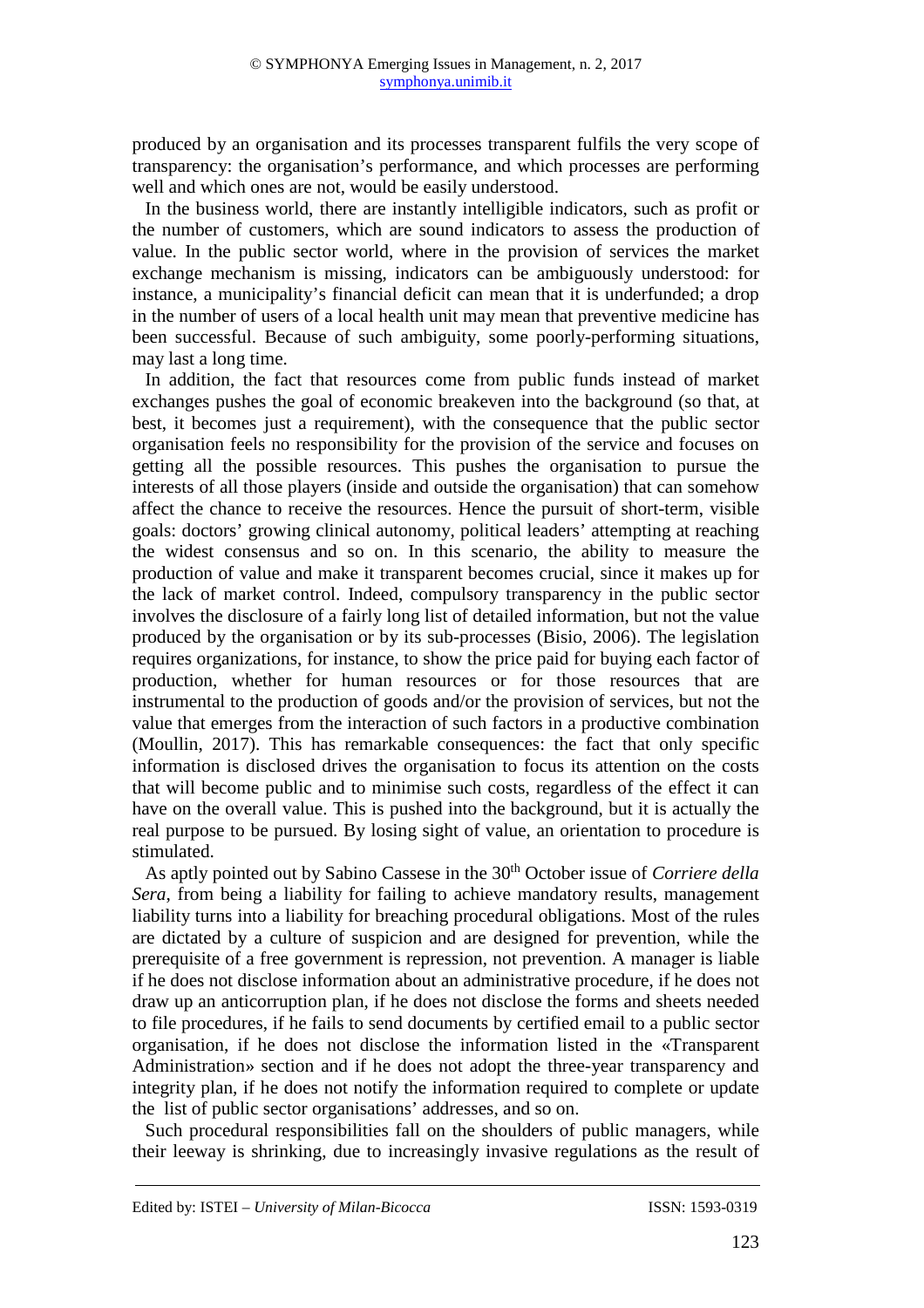Parliament's inveterate habit of going into the tiniest administrative details. Add to this the requirements and inspections imposed by auditors, by the *NAS (*Office against the Adulteration of Foodstuffs), the Financial Police, the State Auditors' Department, the National Anticorruption Authority, and then the Regional Administrative Courts of Law, the Public Prosecutors…

Cassese's conclusion is extreme:

*□ If all such pressures are added up, you realise that nowadays the public sector is like a besieged fortress, with no discretionary power, that is, no choice, left. Bureaucrats are worried if not downright scared, and they'd rather take no decision at all (even more so now that the measures for the prevention of offences against public organisations – seizure and expropriation – have been upgraded).* 

*And bureaucracies are not blameless either. To administer means managing, negotiating, deciding, a complex job that requires skills and experience, that you learn less from books than «by doing». Limited or pressured in every possible way in their decision-making powers, often left out of the decision-making process, public sector organisations have adapted to lead a quiet life, to meet form and disregard substance, to wait for the word of the law or to follow the dictates of one too many*  watchdogs. So they have demoted themselves, have lost their *technicians, while the bureaucrats are still there, they manage themselves instead of managing the State …" (Cassese, 2017).*

## **3. Spending Review and Transparency in Healthcare**

A context that is set as an example and that will take centre stage in this paper, healthcare is the public-sector area in which the need for a spending review is most powerfully felt, because of a number of factors that add up to the naturally expansionistic trend of public expenditure, from the aging of the population to rampant technological advancements that produce endless technology and increasingly expensive drugs.

The traditional cost containment measures adopted in healthcare as much in Italy as in any other Western country have a direct impact on the state budget, so the most significant cost items are reduced – or capped (no increase in salaries or staff turnover, cuts and limits on expenses for goods and services, reduced investments in technology and equipment…). The underlying idea is that, by cutting a proportion of the items that have a remarkable impact on the budget and inevitably tend to expand, the deficit will decrease accordingly. This is the inspiration behind the transparency measures, which provide evidence of the cost trends of each factor of production, regardless of the way they account for the production of value.

In fact, such approach turns out to be counterproductive in terms of costs, not to mention in terms of the quality and safety of healthcare.

The first cost item that is hit by the cuts of the spending review is the staff. As it accounts for about 2/3 of the healthcare budget and as public companies naturally tend to increase their staff, restrictive policies have been implemented on the medical staff as well as on the clinical support staff in all public healthcare systems.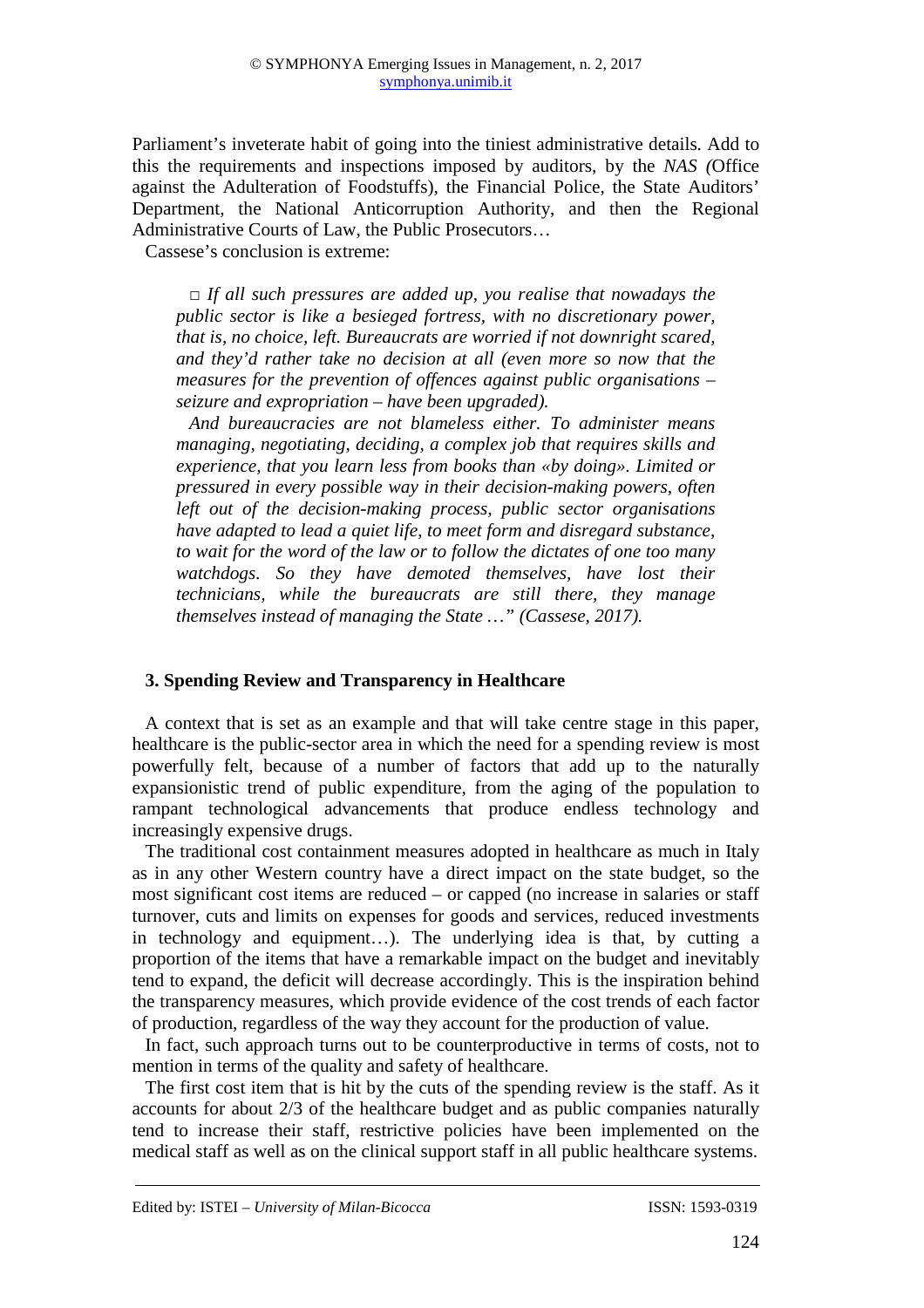In a public context, where the allocation of the staff does not meet an actual need, due to the slowness and cumbersomeness of the adjustment process that is cramped by complex negotiations and regulatory procedures, linear restrictive policies applied to the staff have devastating consequences, as they affect both overstaffed and understaffed facilities.

In overstaffed facilities, such cuts, just because they are linear, can leave some excess. Such excess is not offset by investing in space and equipment that could use up the professionals' productivity; lacking a culture of assessment, the companies usually do not evaluate the cost of inactivity so they do not realise that unused space and equipment would cost much less than an unused professional (as the hourly cost of space and equipment is much lower than the hourly cost of a professional), with the consequence that the productivity of the most valuable resources – professionals – is not optimised.

In understaffed facilities, a linear cut puts too much pressure on the staff's productivity: an over-reduction of the time available for each service will inevitably reduce the quality of the service, and in healthcare this is particularly detrimental because it has consequences on safety and on patient relations, unfailingly undermining the patient's trust and increasing the chance of being sued even more frequently. In an article in the November 201 issue of the Harvard Business Review, very aptly titled "How not to cut health costs", Kaplan and Haas estimated that, with chronic liver failure, reducing the standard length of the doctor's consultation by fifteen minutes would save a mere 1% of the extra cost that would be incurred as a result of an unsuitable treatment (dialysis catheter) that a poorlycared-for patient would take, with far worse life expectancy and complications.

When they fail to respond to healthcare demand by putting pressure on the professionals' productivity, healthcare facilities tend to resort to alternative solutions, such as outsourced staff, special agreements with specialists, special agreements with their own staff, all options that are more expensive than hiring new staff. In particular, using their own staff under special agreements, as well as being much more expensive than hiring new staff, unbearably increases the professionals' workload, with negative repercussions on safety (as acknowledged by the recent European legislation on shifts).

In some countries, the support staff have been cut down, either in the outspoken (yet delusionary) attempt not to impact on patient care, or in the implicit attempt to retain those procedures that are somehow refunded (the clinical ones). Once again, savings are a vain hope, because professionals are forced to carry out administrative-bureaucratic work (which might be more inexpensively carried out by other workers), so they have less time for treating patients. A professional's time costs much more than that of the support staff, so using them for administrative work is not cost-efficient. Unleashing the professionals' energies is much more cost-efficient, so they can focus on high value-added work.

Another cost item that is affected by the financial clampdown is the purchase of goods and services: the outrageous differences in the prices paid by commissioners for their goods/services have resulted in the enforcement of several restrictive measures (the last one was *Legge di Stabilità* 2016). They by no means take into account the contribution that such goods and services make to the production of value. Measures such as the reduction in the number of commissioners and central purchases may make the purchasing process (a process that supports the core one,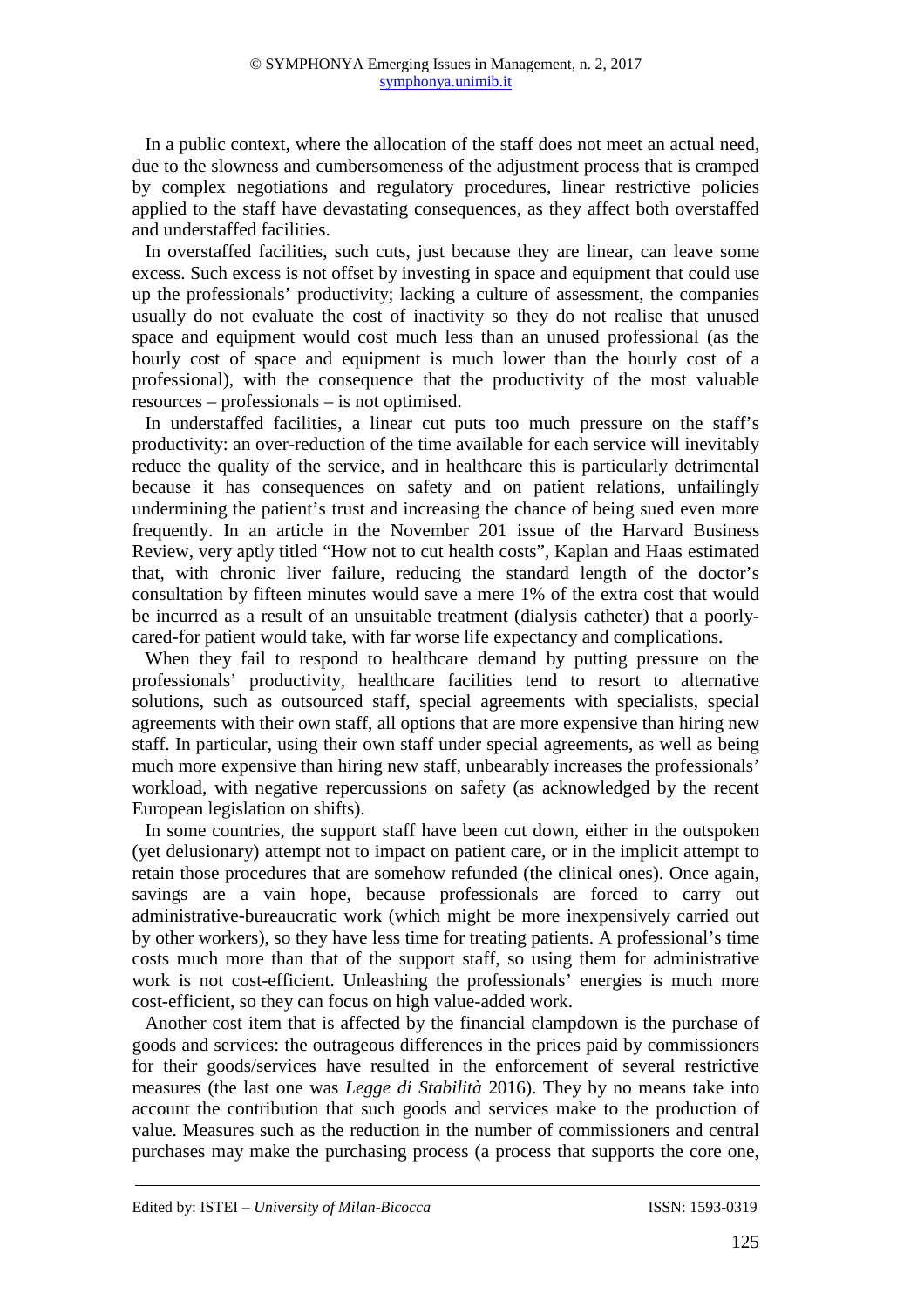i.e. healthcare) more rational, but do not necessarily increase the overall production of value, unless they are part of a policy that brings in and involves all the users of such goods and services. For example, one can get a fairly good price for buying a specific type of equipment, but, if one does not take into account the combination of factors of production in which such equipment is involved and does not share it with the professionals concerned, the cost of storage or returns may rise.

What is most worrying about spending reviews, as compounded by transparency measures, is – as mentioned - that they are strictly focussed on the price of goods and services and disregard the way such goods and services are used within the overall process. To go back to Kaplan and Haas (2014), the price paid to buy bone cement remarkably varies between hospitals, but the cheapest kind of cement can be associated with a wider use of antibiotics or even of the cement itself, so it would have a greater impact on the cost of the overall process.

As said, focussing on one single factor of production would divert attention from the production of value. Even the healthcare sector, then, has not got its head around the idea that what matters – for the sake of transparency as well as for the sake of reducing costs – is to thoroughly investigate the processes, which in healthcare mainly concern treating patients in different medical conditions and finding out, partly with the help of benchmarking techniques that may actually be made easier by transparency, which kind of assets' organisation produces the highest value, with the best combination of resources, for each therapeutic procedure.

Therapeutic procedures are usually taken for granted, without being questioned, even though they can differ widely between organisations or even within the same organisation. This prevents them from finding innovative connections between previously-unrelated resources, which look underused in the light of a new mind-set that goes beyond the traditional idea of the value chain that is typical of industrial economy. In the world of public healthcare facilities, there is the lack of a complex, systemic view according to which what matters is not the intrinsic value of each asset but its place-value across the value chain that all players are involved in (not just the staff but the patients and their families too, as well as suppliers of goods and services). The straightforward, simplistic assumption that healthcare organisations provide healthcare services, companies produce goods, universities produce knowledge, and users act as "recipients" of value, has not been fully overcome yet (Palumbo, 2017a).

This new perspective, whereby assets are judged for their place-value instead of their intrinsic value, is at the core of knowledge-based economy (Leydesdorff & Zhou, 2014). If all the seemingly unconnected players (and assets) that revolve around a therapeutic procedure take a mutually synergistic place, despite retaining their specific expertise, they would create an integrated value creation system.

## **4. The T.R.E.E. Project**

Despite increasing awareness of cost containment and healthcare risks, no solutions have been provided that can deal with such problem in an integrated way. The available options are mainly based on consultancy and merely involve training staff on costs, risks and quality, economic analyses for increasing the value of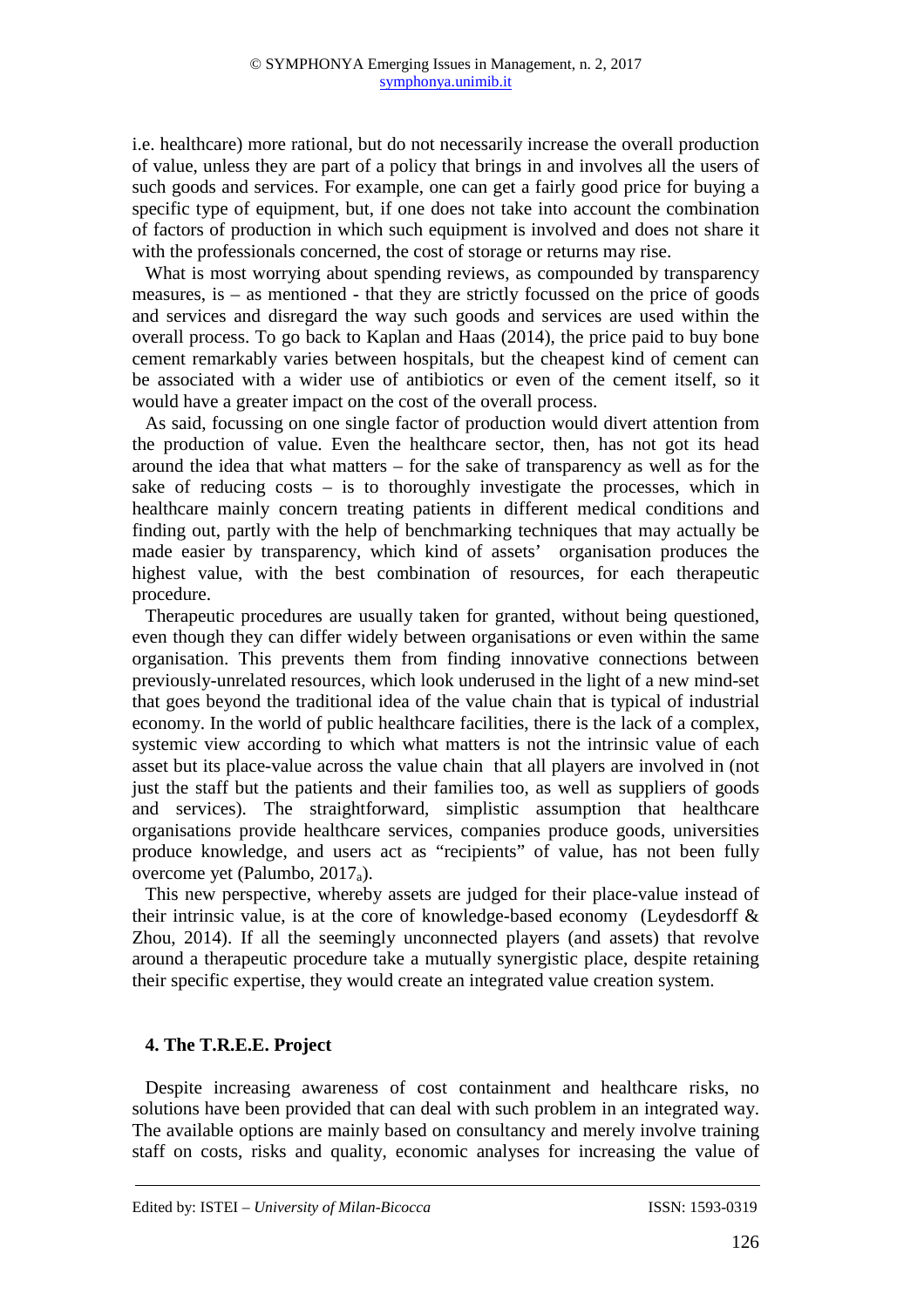services based on Diagnosis-Related Groups, process certification confined to graphic modelling instruments, and document management procedures for increasing legal protection, instead of improving the organisation's performance (Vommaro, 2017).

When you go beyond the mere document management procedures, inspired by the principle of defensive administration that goes at a pace with and adds up to defensive medicine, the typical approach is investigating and finding broken-up best practices for some of the components of the therapeutic procedure or for specific areas of risk management. In most cases, compliance is reasonably good in one or more items of the selected best practice, but reliability and consistency dramatically drop when you look at the process as a whole (Palumbo,  $2017<sub>b</sub>$ ). Even if the entire therapeutic procedure described by the literature could be fully implemented with the help of national and international scientific associations, it would hardly ever be set in the context of its specific scope of application, with ICT tools developed to make the requisite interconnections between different clinicalmedical IT systems and to investigate the criticalities and potential innovative connections between all assets and parties involved in the production of health as a value. However, costs and results are never assessed from an integrated perspective (Bowling, 2014; Manolitzas et al., 2016).

To trigger a beneficial process that effectively and sustainably pursues the problem of health expenditure within a regional healthcare system, an integrated approach focussed on the production of value must be taken (Bauchner et al., 2016; Zejnilović et al., 2016).

Here, we propose a model called T.R.E.E., which has been designed for some healthcare facilities in Campania (Southern Italy), aimed to trigger a learning process, so that all players can thoroughly investigate the patient-treating process in different medical conditions, to find (with the help of benchmarking techniques) the best possible organisation (with the best combination of resources) for each one, and lastly to measure and report the production of value.

T.R.E.E. stands for the different steps of the project, which may be summed up as Training, Reengineering, Evaluating (costs, risks, results) and, lastly, Exhibiting (the final results).

The first step, Training, aims at creating a common ground for the players involved in the organisation's mission, providing them with all the tools they may need to produce the highest possible value in relation to the vision, mission and goals (which may be slightly adjusted). From this perspective, training lays the ground to increase "transparency" in healthcare organisations: this happens with their own staff, who can openly and quickly share information through a common language, as well as with other stakeholders, who can interact with a cohesive, integrated system of players.

The Reorganisation step involves reengineering processes that are consistent with the vision, mission and goals, which, in healthcare, basically consists in finding organisational solutions that try to integrate healthcare services, so as to maximise the production of health as a value. 'Re-' means that this effort is complicated by the fact it happens within an existing organisation, which has its own background, its routines and its balance. We like to think of a healthcare facility as of a flying airplane that never stops. Reorganisation efforts must not only make the most of the contribution of all the available resources for the success of the therapeutic path,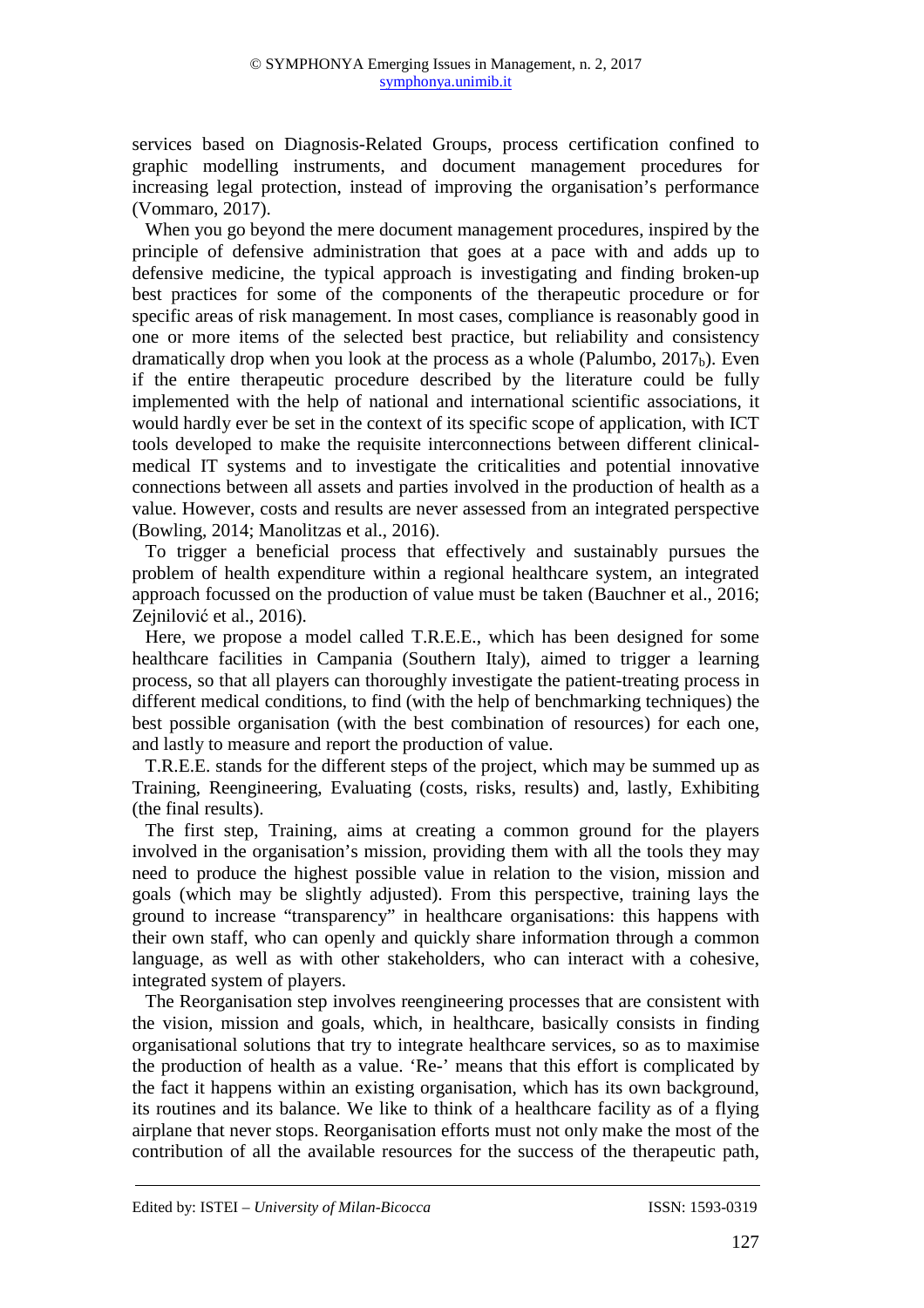but they must also make it happen without the airplane falling down, that is, without impairing the organisation's daily operation, in a perfect balance of routine and innovation.

Then, the value created by the on-going organisational change process must be disclosed – as clearly as possible. This is the purpose of the Evaluation step, which aims at further expanding the healthcare facility's transparency by measuring the value produced by a systemic redefinition of the organisational practices. In other words, this is about curbing causal ambiguity and making the most of the benefits provided by the implementation of the project in relation to the organisation's mission. This minimises the risk that the organisations involved in the implementation of the project may show some resistance to the change process, mainly because they feel the need to protect their own organisational autonomy.

The circle is closed by the Exhibiting step, which is both the start and the end. On one hand, it summarises the progress of the project by showing the value produced in relation to the organisation's mission; on the other hand, through the overwhelming scope of transparency, it helps wake up other 'sleeping' assets, to make the project spread like wildfire.

A distinctive feature of this model is that there is no specific step in the project in which the mission, purposes and goals are defined or redefined. This does not mean that the purposive approach has been disregarded, as it is actually the key drive which makes sense of every action, but it means that we did not want to separate such moment, we wanted instead to make it 'immanent' in every step: the Training step is triggered by the mission and goals, and then it goes back to them as it shapes the models and tools that are thought; adjusting the mission or improving its operational goals may be an outcome of the training process that can come out of classroom interaction. Likewise, the Reorganising step is a function of the mission and goals, and gives them cues; the Evaluating step tries to show the value of production in relation to the mission and goals, i.e. the desired value; lastly, the Exhibiting step aims at communicating the value produced in relation to the mission, as originally worked out or as readjusted across the whole change management cycle.

For the ease of presentation, the four steps have been described in a sequence, but in practice they have mixed dynamics (sequential, contextual) in the typical iterative-recursive form of a 'try and learn' process.

The T.R.E.E. model combines the strengths of the three approaches to organisational change ('top-down', 'outside-in' and 'inside-up'), while making the most of the need for transparency and spending review.

The 'outside-in' factor can be found in the remarkable contribution made by the university through its II-level Master's programme in Healthcare leadership and management (DAOSan). Such master's programme is based on action learning, whereby professionals learn and are made aware through effective learner-centred methods, which allow for upgrading the qualifications of the human resources involved in the healthcare system, and remarkably reducing the costs of consultation and updating

The 'top-down' factor can be found in the involvement of multiple institutional stakeholders, not only the healthcare facility's top management but also the regional boards that have verbally agreed to join the project, in support of the academicians' efforts. In this way, one can aspire to far-ranging results, such as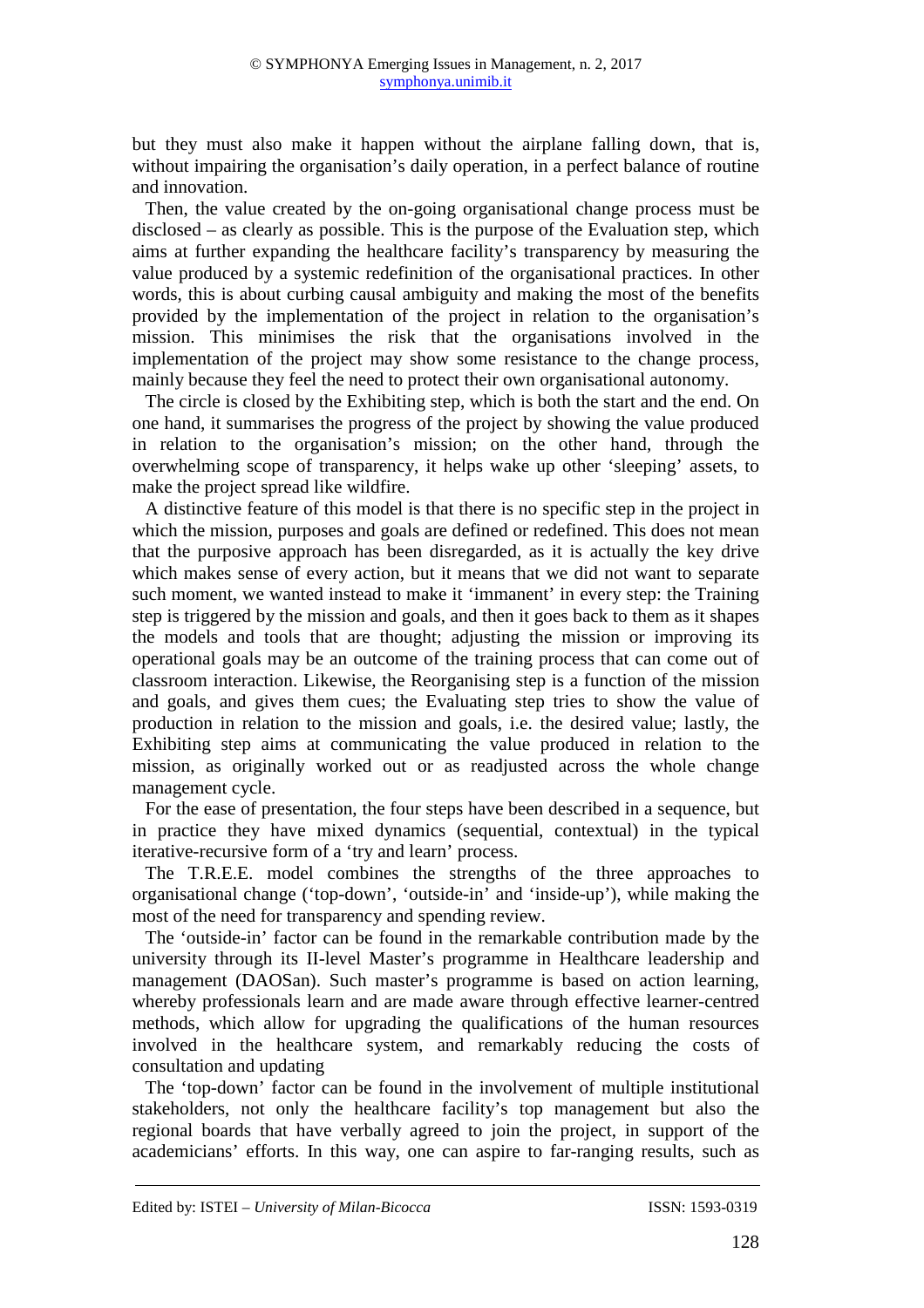building a regional databank of clinical risks, costs and results, interconnected with similar national and international databanks.

The project also includes a 'bottom-up' approach: each initiative is the result of joint efforts with the partners of the university master's programme. While, on one hand, through the master's programme, the academic community sets a suitable context for inter-institutional and inter-professional interaction and sharing, on the other hand the processes that must be acted upon are selected in consultation with the organisations which are partners of the Master's programme.

The metaphor of the tree is enlightening to set the project in the right context. Instead of the top, imagine a trunk with the branches embedded in it, then growing and developing into leaves and fruit. Each branch is a value-producing process (the flowers and the fruit). The tree lives because it is rooted into the ground (the cultural substratum). Its energy stems from its deep, hidden roots: the root is what enables the tree to bear fruit by delving deep into something wide – the ground – from which it takes its nourishment. Nourishment can come from below (the roots) or from interaction with the environment, above all photosynthesis in the leaves. The fruit is the concentration of the energy of the life-giving sap that runs through the tree, the accomplishment whereby a seed can be planted in the ground to start a new cycle all over again. The fruit and the leaves, by falling down, help produce the nourishment that is soaked up through the roots. They are given back to the ground underneath the tree, as well as into the surrounding soil.

Here, the analogies with the project are intuitive; the purpose is to emphasise the importance of the context as an essential cultural substratum for the development of the project. It includes a value factor and a technical-scientific factor, consisting of the key models and theoretical aids developed at the Training stage, namely:

- Innovative learner-centred training models, based on the latest scientific findings about effective adult-learning programmes (action learning, problembased learning, appreciative enquiry), where classroom and on-site training may be alternated and students can be taken through an experiential learning cycle, which in turn helps promote change as well as professional and organisational development.
- Innovative tools for the analysis and formal modelling of social-healthcare processes that can be used to map integrated paths (including interorganisational ones) and that are flexible enough to accommodate prevalent scientific standards as well as local and facility-specific variables associated with the patients, in a complex perspective in which all players (including patients and their families, as well as suppliers) are part of a process for the cocreation of health as a value. Such tools are built on easy-to-use, adaptable standards and are consistent with the national and European guidelines on interoperability (Smart Open Services for European Patients);
- Value-estimation models, whereby value is measured as a difference between the clinical outcome (with inbuilt risks) and the cost, from a patient-based perspective. More to the point, outcome-evaluation models that factor in the risks and use algorithms from other disciplines, based on *reliability science* principles and adapted to the specific context of healthcare, as well as *Activitybased* cost-evaluation models, instead of traditional 'top-down' cost-evaluation models;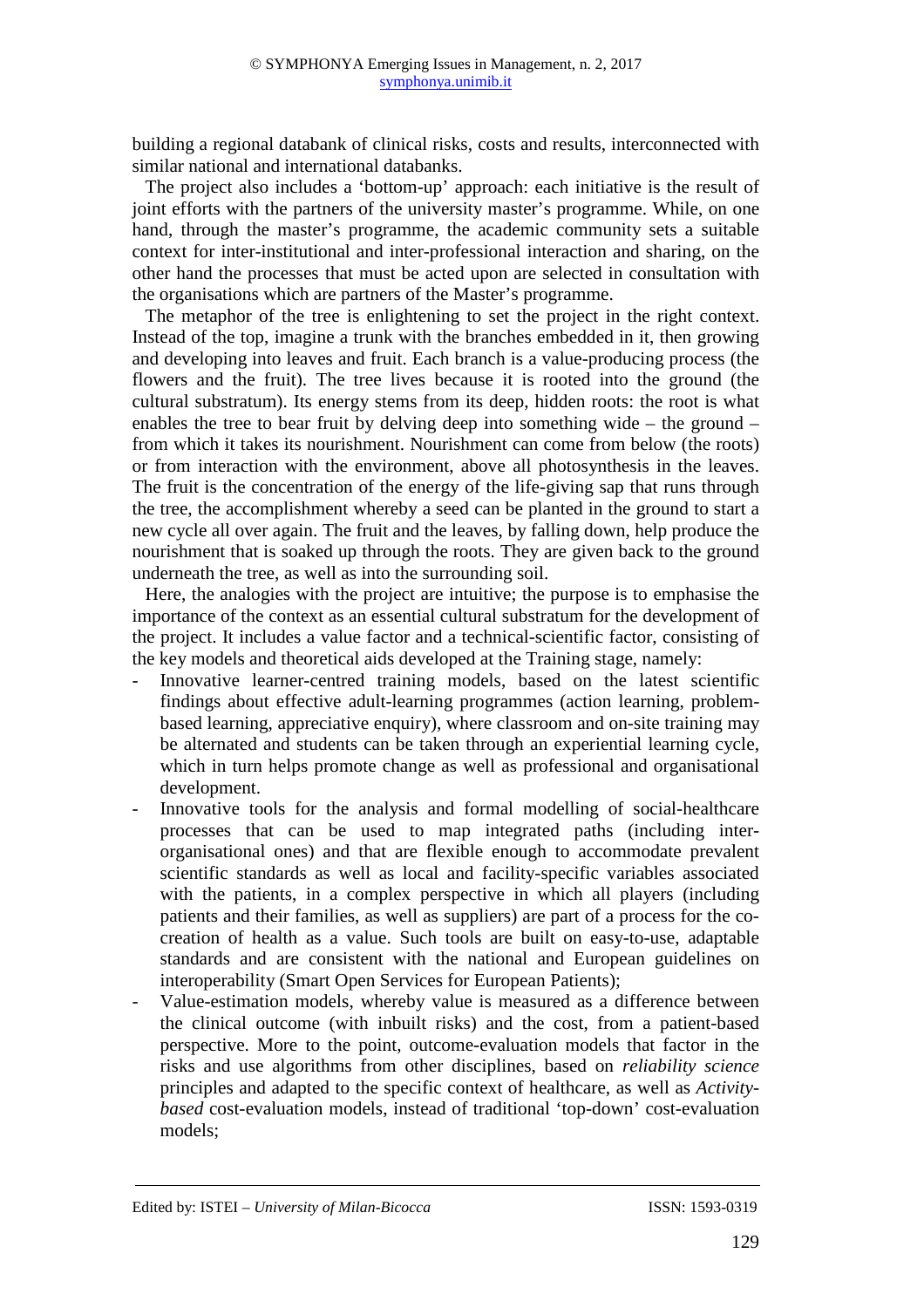- Models of communication that apply as much within the organisation itself as outside it. Within the organisation, they can be used to: 1) support with the choice of an optimal process based on measureable cost, risk and result indicators, 2) monitor diagnostic-therapeutic paths by tracking compliance with protocols and delivering real-time feedback about deviations and potential alternative options, including guidance about cost/risk/result indicators, 3) improve the participants' self-confidence and intrinsic motivation. Externally, they may be used to: 1) facilitate sharing of knowledge between different public sector organisations, 2) raise the users/citizens' awareness, 3) establish a benchmark that, if properly replicated on a regional and/or national scale, can be an effective response to the healthcare policies and guidelines.

## **6. Conclusions and Emerging Issues**

Transparency and spending reviews have often been presented as pipedreams rather than as attainable targets in the public sector (Heald, 2012). It is not surprising then that the lawmaker – in most cases – opted for a 'top-down' approach to trigger a change of organisational policies, in keeping with the need for administrative transparency and managerial efficiency in the public sector (Luingholm, 2015). The adoption of a sort of *command&control* 'top-down' approach has been – partly – legitimised as an attempt to make the enforcement of transparency criteria in public companies and organisations as fast and straightforward as possible; nevertheless, it prevented the intellectual and social capital of each company from settling so that transparency could become a guiding principle for the organisational work (Bouckaert et al., 2015).

It is too soon to assess the effectiveness of the T.R.E.E. model, which is still in its first Training stage. It is certainly an innovative model, which combines a 'topdown' framework with 'outside-in' and 'inside-up' approaches. On one side, it involves third parties – such as universities – that, as consultants, carry energies that are essential to promote and boost change in the public sector; on the other side, it makes the most of the resilience of each public sector organisation and its ability to take ad-hoc initiatives to respond to the transparency and spending reviews that are laid down by the institutions. This will sidestep the risk that transparency may be – aseptically – regarded as a remedy for all diseases (De Vries & Sobis, 2016). The ability to create a systemic vision and a network-like attitude within the public sector should make transparency and spending review an attainable goal instead of an unrealistic policy.

Note the fractal element of the tree and the T.R.E.E. project, i.e. the fact that every part of the *Training, Reorganizing, Evaluating, Exhibiting* cycle contains the entire cycle.

For instance, the Training step is, in turn, divided into four steps that reproduce the T.R.E.E. cycle:

*Training*: development of learning in the participating public sector organisations, while building a cohesive cross-cutting community of practice who share the same vision and mission, who can independently implement the model and generate results so as to reach a critical mass for change, reduce dependency on third parties, and boost further innovation;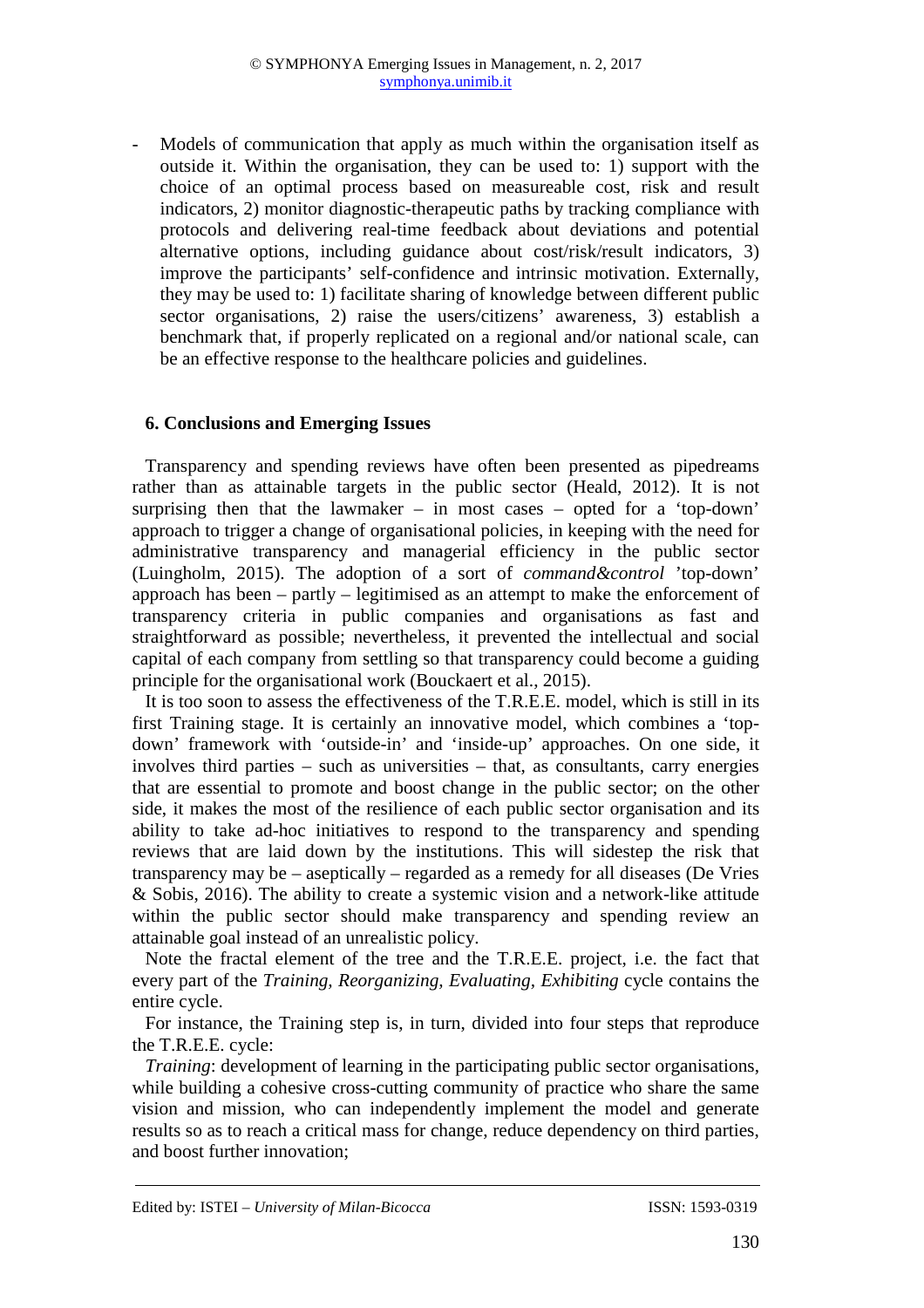*Reorganizing*: developing the ability to reorganise the available resources (human, instrumental, structural, financial and intangible), including any 'sleeping' or unexploited one, so that all of them can be made the most of and placed synergistically to the mission, thus building appropriate therapeutic and healthcare processes that do respond to the patients' need for healthcare;

*Evaluating*: developing the ability to conduct regular assessments of the progress of the project through an integrated, inter-disciplinary and cooperative approach, whereby the production of value can be established in relation to the mission, in terms of difference between clinical outcomes, risks and costs from a patient-based perspective;

*Exhibiting*: developing the ability to communicate the results and make them transparent, in the attempt to support the organisation's own decision-making process and ease the sharing of knowledge between public sector organisations, as well as the ability to scale the results to regional and national levels, thus remarkably innovating the healthcare system.

Similarly, the Reorganising stage is spread over each one of the four steps (*Training*, *Reorganizing*, *Evaluating*, *Exhibiting*): all of them must be organised so as to maximise the production of value. Likewise, all four steps must be evaluated so as to measure the value produced, and all four must be communicated and made transparent in terms of value produced.

The fractal element can also be found in the dynamic development of the project. It starts with a few pilot processes, then branches off into other processes, just like a tree that puts out branches, still applying the T.R.E.E. cycle in a recursive pattern. T.R.E.E. should be regarded as a process itself, in which players and assets are brought together in the best possible combination to offer the greatest value to all stakeholders. The University lecturers' skills are used not only to provide abstract knowledge but to do something useful for the local players; the healthcare facilities' skills are exploited by training programmes and instantly turned into applicative skills; the healthcare facilities' wealth of data and information is made available to support allocation policies and management choices, and as a basis for the advancement of knowledge. Players can personally experience the T.R.E.E. cycle in an endless reorganisation and evaluation of costs/results from an experimental perspective, constantly focussed on correcting and updating the knowledge produced. What is important is not the success of each action or action plan, but the unfailing effort to re-contextualise the organisational and managerial innovation around the new emerging issues. In insisting, the players test their abilities and put learning processes into practice. Without such "smart insistence", any attempt at making healthcare truly transparent is bound to fail and the spending review to remain what it has been so far: a pipedream.

## **Acknowledgment**

I would like to thank Dr. Rocco Palumbo, a brilliant Research Fellow in Organization Studies, University of Salerno, for his valuable contribution to this paper, particularly to the bibliographical research.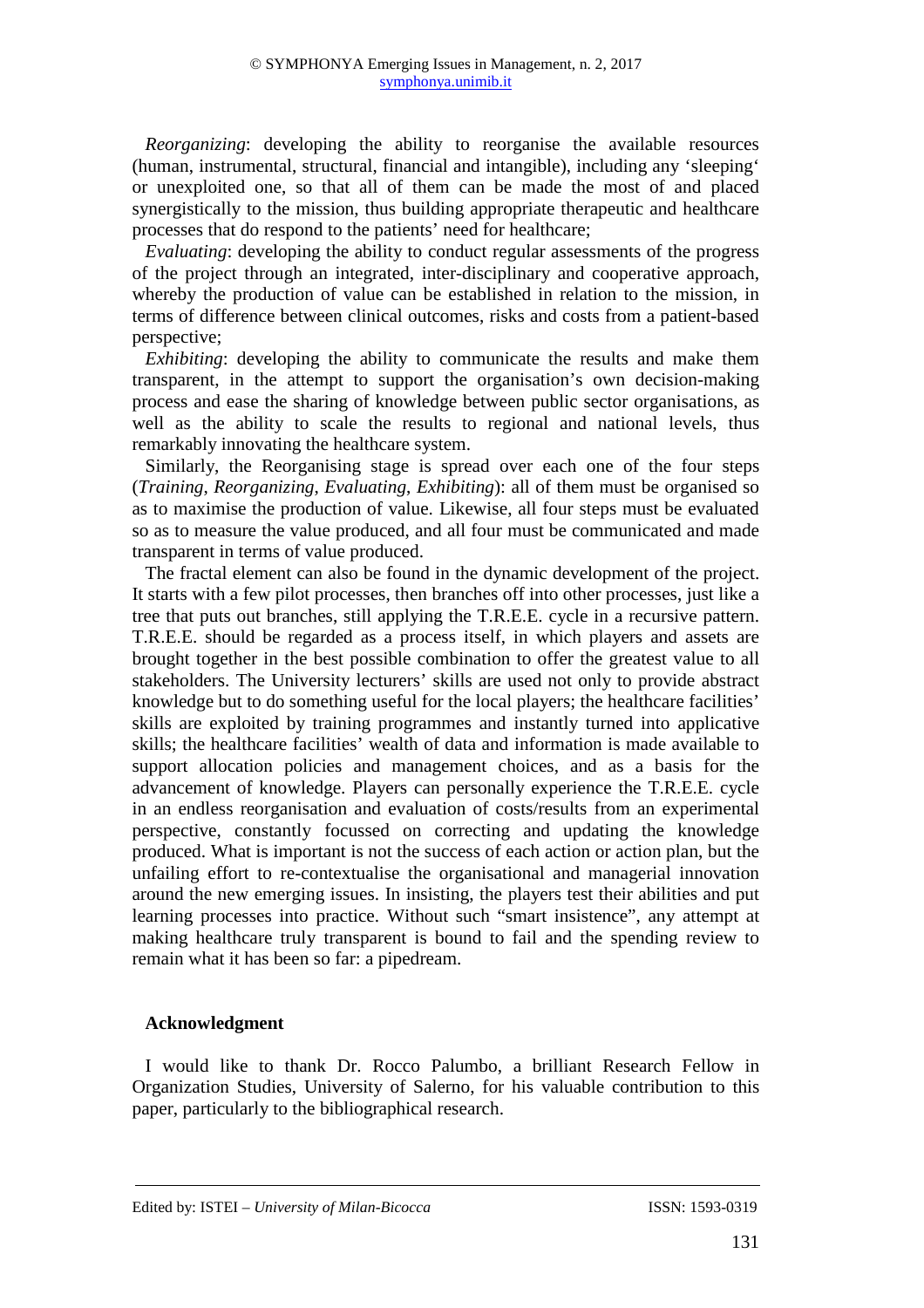## **Bibliography**

Acra, A., Jurdi, M., Mu'allem, H., Karahagopian, Y., & Raffoul, Z. (1989). Sunlight as disinfectant. *Lancet , 333* (8632), 280-281.

http://dx.doi.org/10.1016/S0140-6736(89)91293-2

Barth, J. R., Lin, C., Lin, P., & Song, F. M. (2009). Corruption in bank lending to firms: Crosscountry micro evidence on the beneficial role of competition and information sharing. *Journal of Financial Economics , 91* (3), 361-388.

http://dx.doi.org/0.1016/j.jfineco.2008.04.003

Bauchner, H., Berwick, D., & Fontanarosa, P. B. (2016). Innovations in Health Care Delivery and the Future of Medicine. *JAMA , 315* (1), 30-31.

http://dx.doi.org/10.1001/jama.2015.17452

- Bisio, L. (2006). Public Governance and Financial Communication. *Symphonya. Emerging Issues in Management (symphonya.unimib.it)*, 1, 110-128.
- http://dx.doi.org/10.4468/2006.1.08bisio
- Bowling, A. (2014). *Research Methods In Health: Investigating Health And Health Services.* New York: Open University Press.
- Brondoni, S. M. (2016). Global Tourism and Terrorism. Safety and Security Management. *Symphonya. Emerging Issues in Management (symphonya.unimib.it), 2*, 7-16. http://dx.doi.org/0.4468/2016.2.02brondoni.
- Codignola, F. (2003). The Art Market, Global Economy and Information Transparency. *Symphonya. Emerging Issues in Management (symphonya.unimib.it)* 73-93.
- http://dx.doi.org/10.4468/2003.2.07codignola.
- Cucciniello, M., Porumbescu, G. A., & Grimmelikhuisen, S. (2017). 25 Years of Transparency Research: Evidence and Future Directions. *Public Administration Review , 77* (1), 32–44 . http://dx.doi.org/10.1111/puar.12685.
- De Leonardis, F. (2016). Tra obblighi di trasparenza e diritto alla riservatezza: verso una trasparenza di tipo "funzionale". *Giornale di Storia Costituzionale , 31*, 175-184.
- Fadda, I., & Paglietti, P. (2016). La lotta alla corruzione: più controlli interni e meno adempimenti. *Azienda Pubblica , 29* (1), 81-96.
- Fei, K., & Vlasses, F. R. (2008). Creating a Safety Culture Through the Application of Reliability Science. *Journal for Healthcare Quality , 6*, 37-43.
	- http://dx.doi.org/10.1111/j.1945-1474.2008.tb01168.x/full
- Frumkin, P., & Galaskiewicz, J. (2004). Institutional Isomorphism and Public Sector Organizations. *Journal of Public Administration Research and Theory , 14* (3), 283-307.
- http://dx.doi.org/10.1093/jopart/muh028.
- Gorodnichenko, Y., & Peter, K. S. (2007). Public sector pay and corruption: Measuring bribery from micro data. *Journal of Public Economics , 5-6*, 963-991.
- http://dx.doi.org/10.1016/j.jpubeco.2006.12.003.
- Hameroff, S. R. (1998). Did Consciousness Cause the Cambrian Evolutionary Explosion? In S. R. Hameroff, A. W. Kaszniak, & A. Scott, *Toward a Science of Consciousness II: The Second Tucson Discussion and Debates* (p. 421-438). Cambridge, MA: MIT Press.
- Hellwig, C. (2002). Public Information, Private Information, and the Multiplicity of Equilibria in Coordination Games. *Journal of Economic Theory , 107* (2), 191-222.

http://dx.doi.org/ 10.1006/jeth.2002.2947.

- Hirschman, A. (1981). *The Rise and Decline of Development Economics in Essays in Trespassing." Economics to politics and beyond.* Cambridge: Cambridge University Press.
- Hyndman, N., Liguori, M., Meyer, R. E., Polzer, T., Rota, S., Seiwald, J., et al. (2017). Legitimating change in the public sector: the introduction of (rational?) accounting practices in the United Kingdom, Italy and Austria. *Public Administration Review* , Published on-line ahead of print on October, 12th 2017.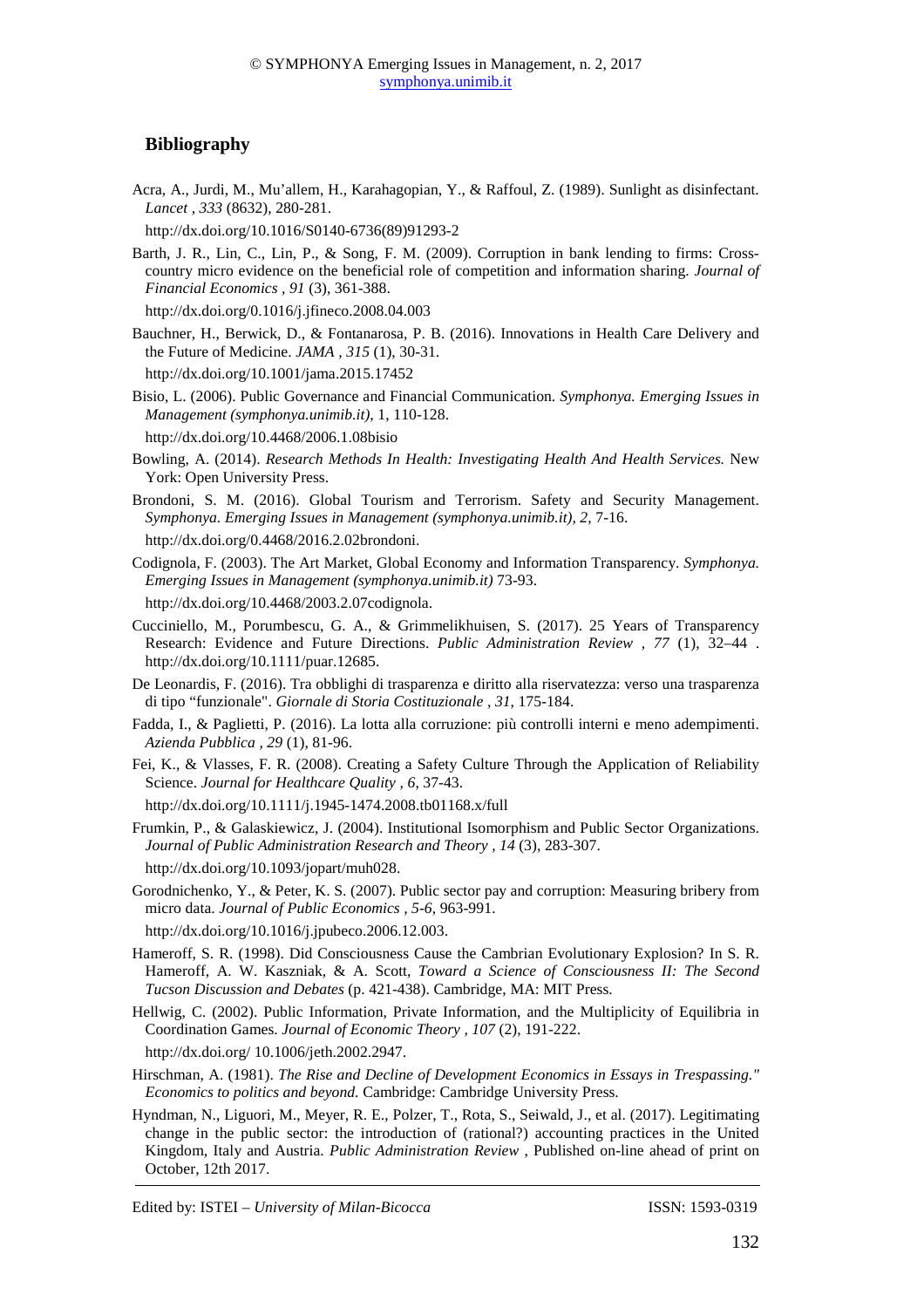http://dx.doi.org/10.1080/14719037.2017.1383781

- IOM. (2000). *To Err Is Human: Building A Safer Health System.* Washington, DC: National Academies Press.
- Janssen, M., Konopnicki, D., Snowdon, J. L., & Ojo, A. (2017). Driving public sector innovation using big and open linked data (BOLD). *Information Systems Frontiers , 19* (2), 189-195. http://dx.doi.org/10.1007/s10796-017-9746-2.
- Janssen, M., Matheus, R., Longo, J., & Weerakkody, V. (2017). Transparency-by-design as a foundation for open government. *Transforming Government: People, Process and Policy , 11* (1), 2-8. http://dx.doi.org/10.1108/TG-02-2017-0015.
- Kruse, C. S., Frederick, B., Jacobson, T., & Monticone, D. K. (2017). Cybersecurity in healthcare: A systematic review of modern threats and trends. *Technology and Health Care , 25* (1), 1-10.
- Lenk, K. (2002). Electronic Service Delivery A driver of public sector modernisation. *Information Polity , 7* (2-3), 87-96.
- Leydesdorff, L., & Zhou, P. (2014). Measuring the knowledge-based economy of China in terms of synergy among technological, organizational, and geographic attributes of firms. *Scientometric , 98* (3), 1703-1719.

http://dx.doi.org/0.1007/s11192-013-1179-1

Loveday, H., Wilson, J., Pratt, R., Golsorkhi, M., Tingle, A., Bak, A., et al. (2013). epic3: National Evidence-Based Guidelines for Preventing Healthcare-Associated Infections in NHS Hospitals in England. *Journal of Hospital Infection* , 1-70.

http://dx.doi.org/10.1016/S0195-6701(13)60012-2.

Makary, M. A., & Daniel, M. (2016). Medical error-the third leading cause of death in the US. *British Medical Journal* ,

http://dx.doi.org/10.1136/bmj.i2139.

- Manolitzas, P., Grigoroudis, E., Matsatsinis, N., & Yannacopoulos, D. (2016). *Effective Methods for Modern Healthcare Service Quality and Evaluation.* Hershey, PA: IGI Global.
- Moullin, M. (2017). Improving and evaluating performance with the Public Sector Scorecard. *International Journal of Productivity and Performance Management , 66* (4), 442-458. http://dx.doi.org/10.1108/IJPPM-06-2015-0092.
- Palumbo, R. (2016). Contextualizing co-production of health care: a systematic literature review. *International Journal of Public Sector Management , 29* (1), 72-90.

http://dx.doi.org/10.1108/IJPSM-07-2015-0125.

Patey, R., Flin, R., Cuthbertson, B. H., MacDonald, L., Mearns, K., Cleland, J., et al. (2007). Patient safety: helping medical students understand error in healthcare. *BMJ Quality & Safety , 16* (4), http://dx.doi.org/10.1136/qshc.2006.021014.

Perroux, F. (1983). *A New Concept of Development: Basic Tenets.* Abingdon, OX: Routledge.

Raisch, S., & Birkinshaw, J. (2008). Organizational Ambidexterity: Antecedents, Outcomes, and Moderators. *Journal of Management , 34* (3), 375-409.

http://dx.doi.org/10.1177/0149206308316058.

- Roberts, J. G., Henderson, J. G., Olive, L. A., & Obaka, D. (2013). A Review of Outsourcing of Services in Health Care Organizations. *Journal of Outsourcing and Organizational Information Management , 1*, 1-10.
- Salvioni, D. M. (2002). Transparency Culture and Financial Communication. *Symphonya. Emerging Issues in Management (symphonya.unimib.it), 2,* 22-33.

http://dx.doi.org/10.4468/2002.2.04salvioni

Schlegelmilch, B. B., Ambos, B., & Chini, T. C. (2003). Are You Ready to Learn from Your Offshore Affiliates? *Symphonya. Emerging Issues in Management (symphonya.unimib.it), 2*, 27- 33.

http://dx.doi.org/10.4468/2003.2.03schlegelmich.ambos.chini

Shergold, P. (2017). Re-imagining public service. *Australian Journal of Social Issues , 52* (1), 4-12. http://dx.doi.org/10.1002/ajs4.7.